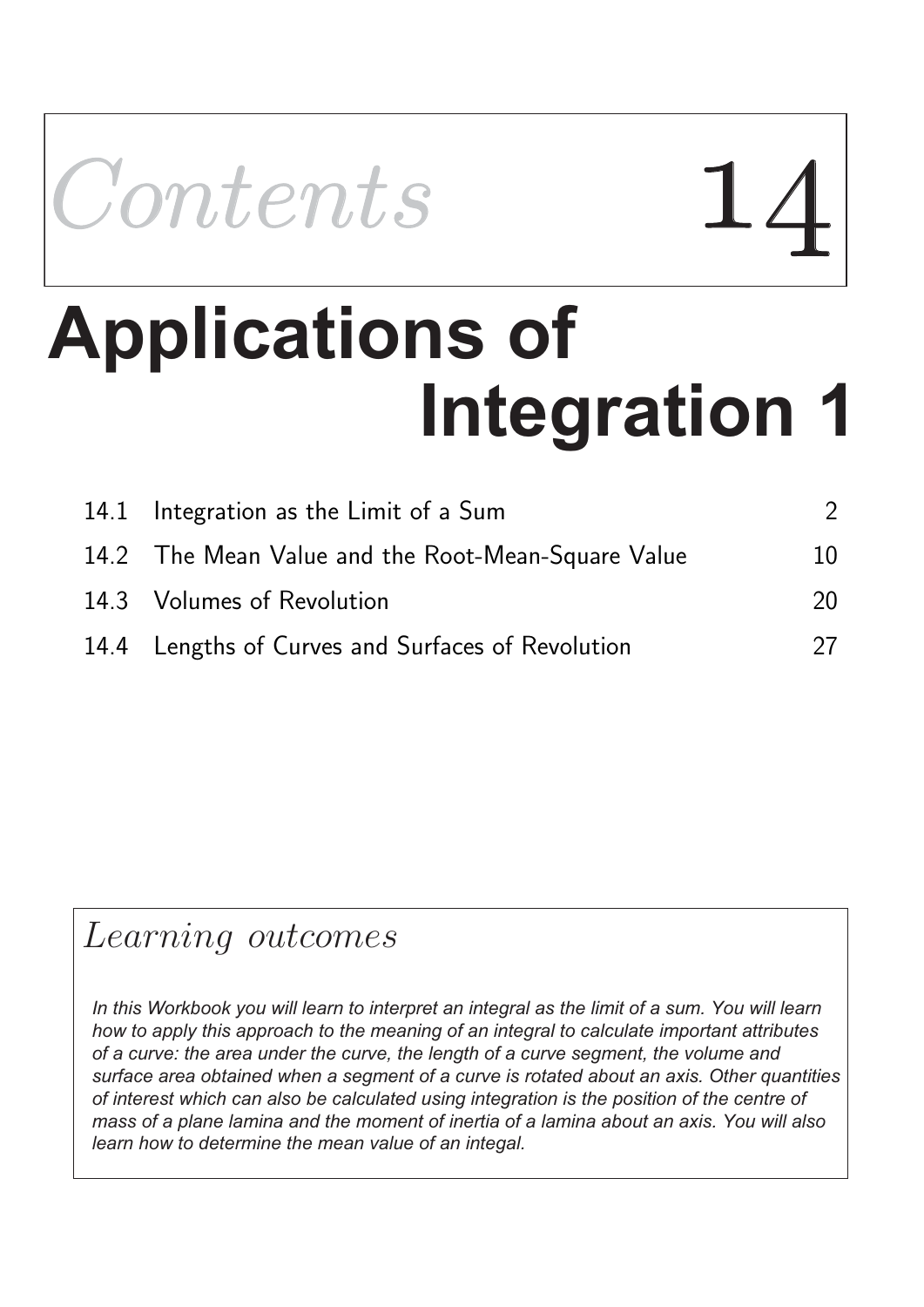# **Integration as the Limit of a Sum**





In HELM 13, integration was introduced as the reverse of differentiation. A more rigorous treatment would show that integration is a process of adding or 'summation'. By viewing integration from this perspective it is possible to apply the techniques of integration to finding areas, volumes, centres of gravity and many other important quantities.

The content of this Section is important because it is here that integration is defined more carefully. A thorough understanding of the process involved is essential if you need to apply integration techniques to practical problems.



 $\searrow$ 

 $\geq$ 

 $\overline{\phantom{0}}$ 

### **Prerequisites**

Before starting this Section you should . . .

## **Learning Outcomes**

On completion you should be able to ...

- be able to calculate definite integrals
- explain integration as the limit of a sum
- evaluate the limit of a sum in simple cases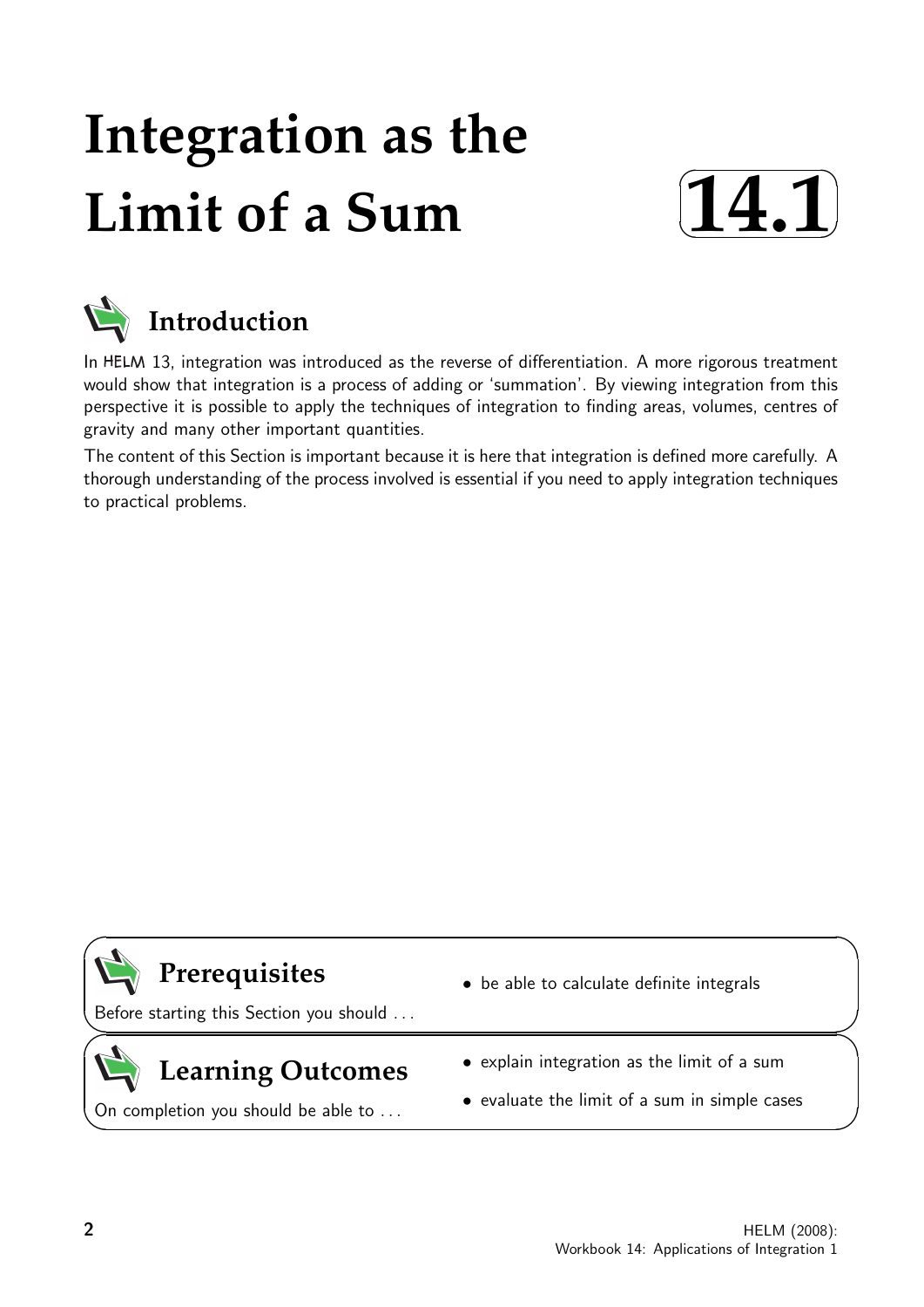### **1. The limit of a sum**



Figure 1: The area under a curve

Consider the graph of the positive function  $y(x)$  shown in Figure 1. Suppose we are interested in finding the area under the graph between  $x = a$  and  $x = b$ . One way in which this area can be approximated is to divide it into a number of rectangles of equal width, find the area of each rectangle, and then add up all these individual rectangular areas. This is illustrated in Figure 2a, which shows the area divided into n rectangles (with some small discrepancies at the tops), and Figure 2b which shows the dimensions of a typical rectangle which is located at  $x = x_k$ .



(a) The area approximated by n rectangles (b) A typical rectangle

#### Figure 2

We wish to find an expression for the area under a curve based on the sum of many rectangles. Firstly, we note that the distance from  $x = a$  to  $x = b$  is  $b - a$ . In Figure 2a the area has been divided into n rectangles. If n rectangles span the distance from  $a$  to  $b$  the width of each rectangle  $\int$  is  $\frac{b-a}{a}$  $\overline{n}$ :

It is conventional to label the width of each rectangle as  $\delta x$ , i.e.  $\delta x =$  $b - a$ n . We label the  $x$ coordinates at the left-hand side of the rectangles as  $x_1$ ,  $x_2$  up to  $x_n$  (here  $x_1 = a$  and  $x_{n+1} = b$ ). A typical rectangle, the kth rectangle, is shown in Figure 2b. Note that its height is  $y(x_k)$ , so its area is  $y(x_k) \times \delta x$ .

The sum of the areas of all  $n$  rectangles is then

$$
y(x_1)\delta x + y(x_2)\delta x + y(x_3)\delta x + \cdots + y(x_n)\delta x
$$

which we write concisely using sigma notation as

 $\sum_{k=1}^{n} y(x_k) \delta x$  $_{k=1}$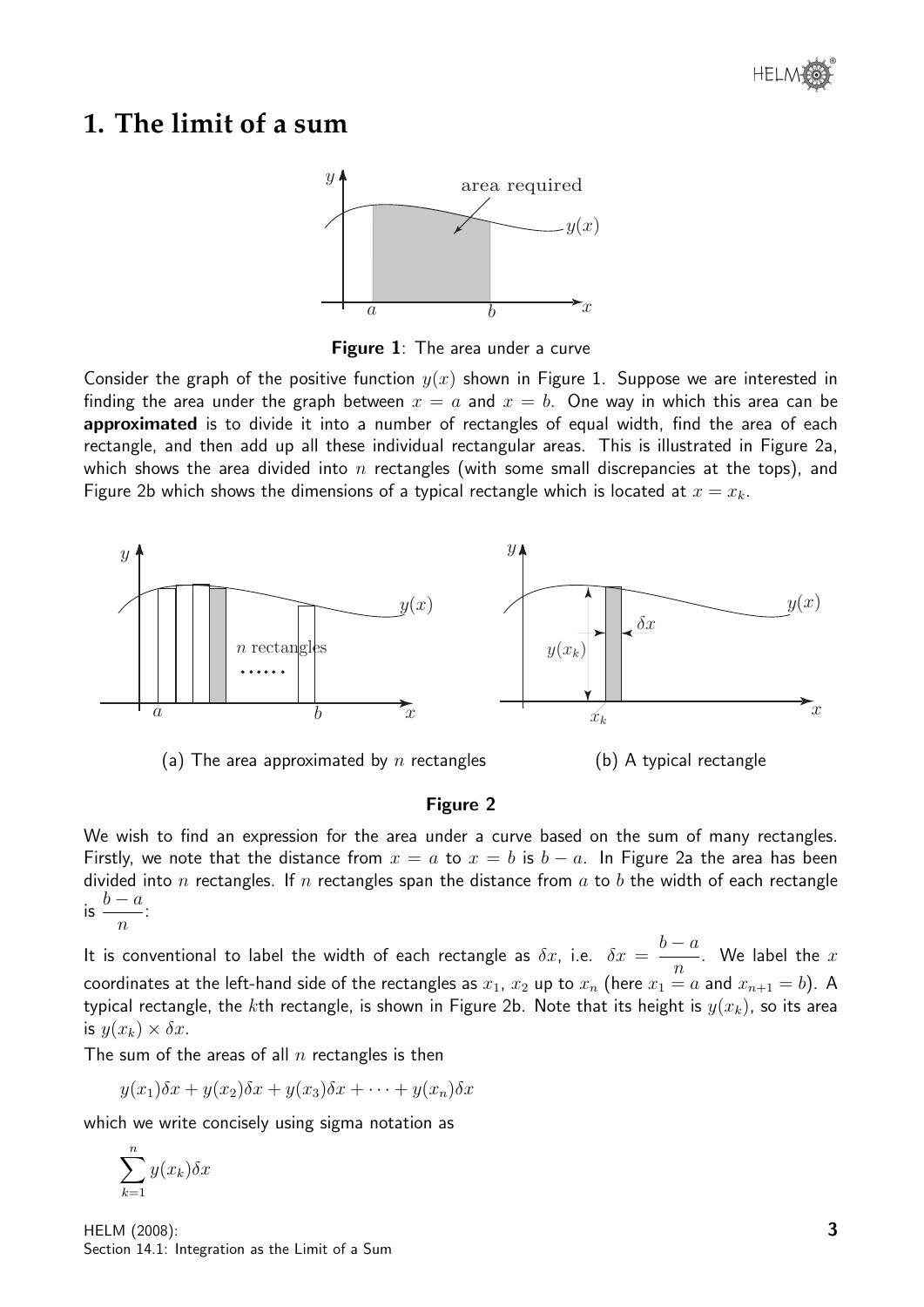This quantity gives us an estimate of the area under the curve but it is not exact. To improve the estimate we must take a large number of very thin rectangles. So, what we want to find is the value of this sum when n tends to infinity and  $\delta x$  tends to zero. We write this value as

$$
\lim_{n \to \infty} \sum_{k=1}^{n} y(x_k) \delta x
$$

The lower and upper limits on the sum correspond to the first rectangle and last rectangle where  $x = a$  and  $x = b$  respectively and so we can write this limit in the equivalent form

$$
\lim_{\delta x \to 0} \sum_{x=a}^{x=b} y(x) \delta x \tag{1}
$$

Here, as the number of rectangles increases without bound we drop the subscript k from  $x_k$  and write  $y(x)$  which is the value of y at a 'typical' value of x. If this sum can actually be found, it is called the definite integral of  $y(x)$ , from  $x = a$  to  $x = b$  and it is written  $\int^b$ a  $y(x)dx$ . You are already familiar with the technique for evaluating definite integrals which was studied in Section 14.2. Therefore we have the following definition:



Note that the quantity  $\delta x$  represents the thickness of a small but finite rectangle. When we have taken the limit as  $\delta x$  tends to zero to obtain the integral, we write  $dx$ , which reminds us of the variable of integration.

This process of dividing an area into very small regions, performing a calculation on each region, and then adding the results by means of an integral is very important. This will become apparent when finding volumes, centres of gravity, moments of inertia etc in the following Sections where similar procedures are followed.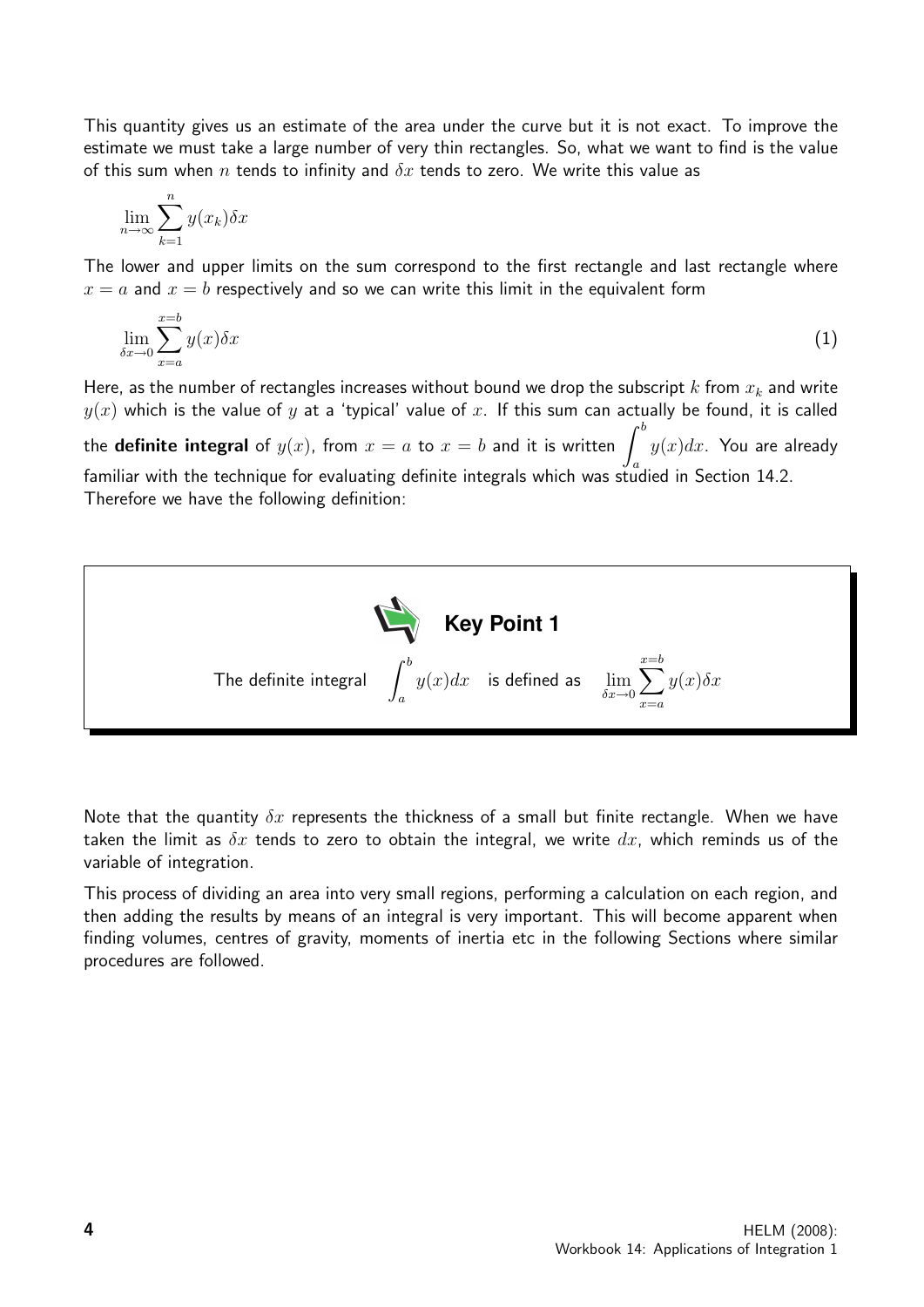

# **Example 1**

The area under the graph of  $y = x^2$  between  $x = 0$  and  $x = 1$  is to be found by approximating it by a large number of thin rectangles and finding the limit of the sum of their areas. From Equation  $(1)$  this is  $\delta x \rightarrow 0$  $\sum_{ }^{x=1}$  $x=0$  $y(x) \, \delta x$ . Write down the integral which this sum defines and evaluate it to obtain the area under the curve.

#### Solution

The limit of the sum defines the integral  $\int^1$ 0  $y(x)dx$ . Here  $y=x^2$  and so  $\int^1$ 0  $x^2 dx =$  $\lceil x^3 \rceil$ 3  $\overline{1}^1$  $\mathbf 0$ = 1 3

To show that the process of taking the limit of a sum actually works we investigate the problem in detail. We use the idea of the limit of a sum to find the area under the graph of  $y = x^2$  between  $x = 0$  and  $x = 1$ , as illustrated in Figure 3.



Figure 3: The area under  $y = x^2$  is approximated by a number of thin rectangles



Refer to the diagram below to help you answer the questions below.



If the interval between  $x = 0$  and  $x = 1$  is divided into n rectangles what is the width of each rectangle?

#### Your solution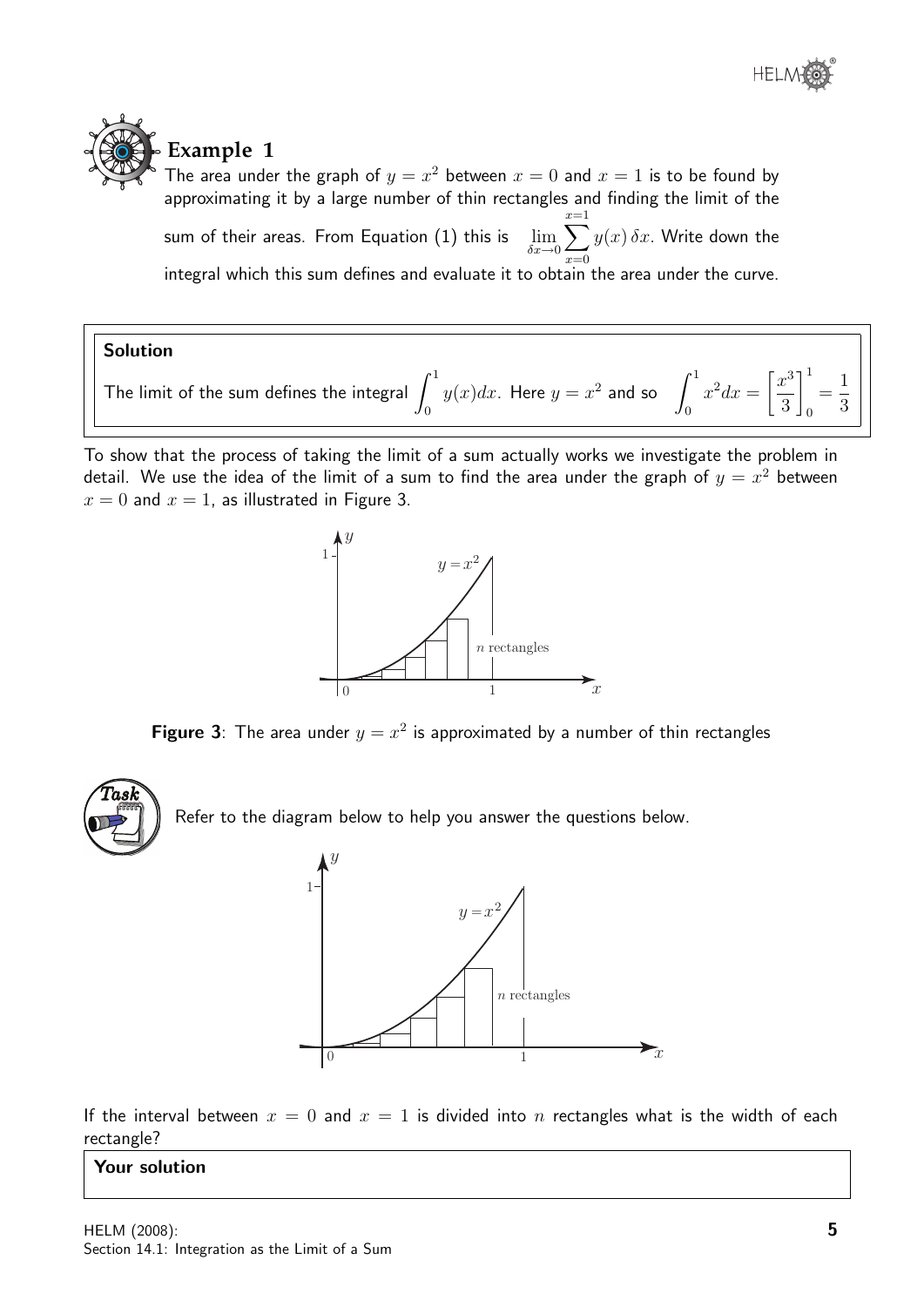#### Answer

 $1/n$ 

Mark this on the diagram. What is the  $x$  coordinate at the left-hand side of the first rectangle?

| Your solution |  |  |
|---------------|--|--|
| <b>Answer</b> |  |  |

0

What is the  $x$  coordinate at the left-hand side of the second rectangle ?

| Your solution |  |
|---------------|--|
| Answer        |  |
| 1/n           |  |

What is the  $x$  coordinate at the left-hand side of the third rectangle?

| Your solution                          |  |
|----------------------------------------|--|
| <b>Answer</b><br>2/n                   |  |
| Mark these coordinates on the diagram. |  |

What is the  $x$  coordinate at the left-hand side of the  $k$ th rectangle?

| Your solution |  |
|---------------|--|
| <b>Answer</b> |  |
| $(k-1)/n$     |  |

Given that  $y = x^2$ , what is the y coordinate at the left-hand side of the kth rectangle?

#### Your solution

Answer  $\sqrt{ }$  $k-1$  $\overline{n}$ 2

The area of the kth rectangle is its height  $\times$  its width. Write down the area of the kth rectangle:

| <b>Your solution</b>                                                                                                                                   |
|--------------------------------------------------------------------------------------------------------------------------------------------------------|
| <b>Answer</b><br>$\sim$ 2<br>1 <sup>2</sup><br>k<br>$\kappa$<br>$\frac{1}{1}$<br>$\overline{\phantom{a}}$<br>$\boldsymbol{n}$<br>$n^{\circ}$<br>$\, n$ |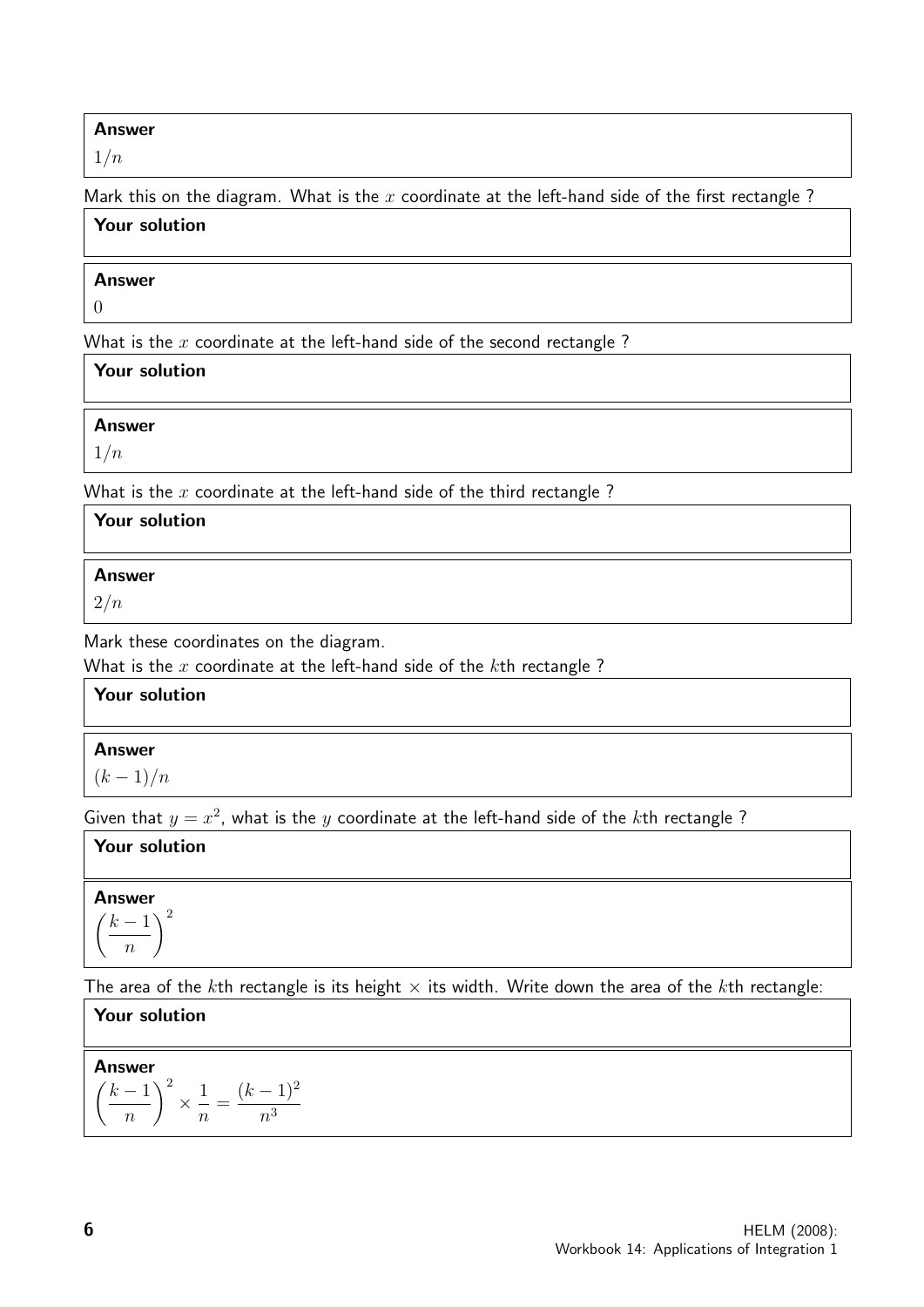

To find the total area  $A_n$  of the n rectangles we must add up all these individual rectangular areas:

$$
A_n = \sum_{k=1}^n \frac{(k-1)^2}{n^3}
$$

This sum can be simplified and then calculated as follows. You will need to make use of the formulas for the sum of the first n integers, and the sum of the squares of the first n integers:

$$
\sum_{k=1}^{n} 1 = n, \qquad \sum_{k=1}^{n} k = \frac{1}{2}n(n+1), \qquad \sum_{k=1}^{n} k^2 = \frac{1}{6}n(n+1)(2n+1)
$$

Then, the total area of the rectangles is given by

$$
A_n = \sum_{k=1}^n \frac{(k-1)^2}{n^3}
$$
  
\n
$$
= \frac{1}{n^3} \sum_{k=1}^n (k-1)^2
$$
  
\n
$$
= \frac{1}{n^3} \sum_{k=1}^n (k^2 - 2k + 1)
$$
  
\n
$$
= \frac{1}{n^3} \left( \sum_{k=1}^n k^2 - 2 \sum_{k=1}^n k + \sum_{k=1}^n 1 \right)
$$
  
\n
$$
= \frac{1}{n^3} \left( \frac{n}{6} (n+1)(2n+1) - 2 \frac{n}{2} (n+1) + n \right)
$$
  
\n
$$
= \frac{1}{n^2} \left( \frac{(n+1)(2n+1)}{6} - (n+1) + 1 \right)
$$
  
\n
$$
= \frac{1}{n^2} \left( \frac{(n+1)(2n+1)}{6} - n \right)
$$
  
\n
$$
= \frac{1}{6n^2} (2n^2 - 3n + 1) = \frac{1}{3} - \frac{1}{2n} + \frac{1}{6n^2}
$$

Note that this is a formula for the exact total area of the  $n$  rectangles. It is an estimate of the area under the graph of  $y=x^2$ . However, as  $n$  gets larger, the terms  $\frac{1}{2}$  $2n$ and  $\frac{1}{a}$  $\frac{1}{6n^2}$  become small and will eventually tend to zero. If we let  $n$  tend to infinity we obtain the exact answer of  $\frac{1}{2}$ 3 .

The required area is  $\frac{1}{2}$ 3 . It has been found as the limit of a sum and of course agrees with that calculated by integration.

In the calculations which follow in subsequent Sections the need to evaluate complicated limits like this is avoided by performing the integration using the techniques of HELM 13. Nevertheless it will sometimes be necessary to go through the process of dividing a region into small sections, performing a calculation on each section and then adding the results, in order to formulate the integral required. When numerical methods of integration are studied (HELM 31) this summation method will prove fundamental.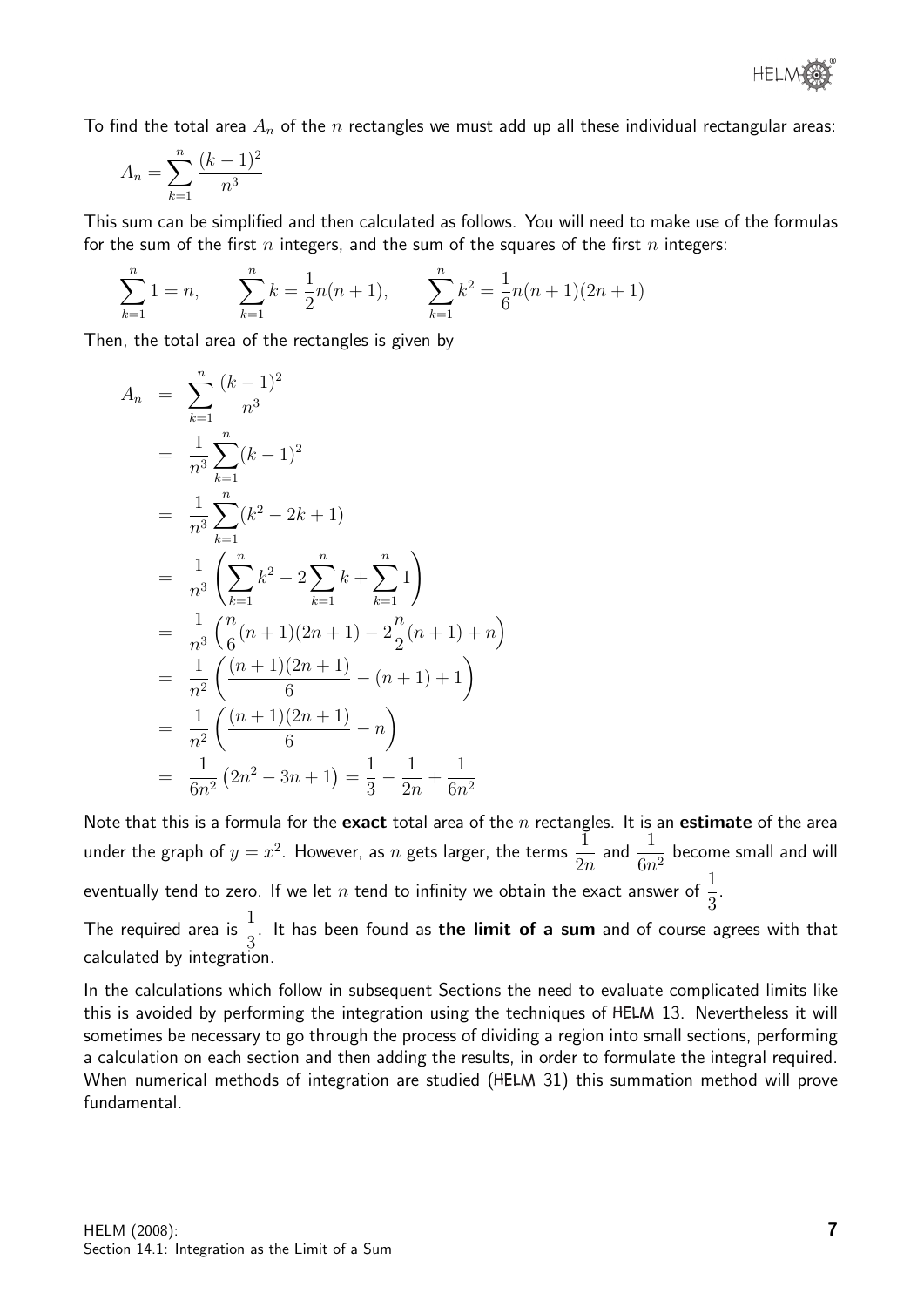

**Engineering Example 1**

#### **Pulley belt tension**

#### Problem

Consider that a belt is partially wound around a pulley so that there is a difference in the tension either side of the pulley (see Figure 4). The pulley will be stationary as long as the friction between belt and pulley is sufficient. The frictional force on the pulley will depend on the extent of the contact between belt and pulley i.e. on the angle  $\theta$  shown in Figure 4. Given that the tensions on either side of the belt are  $T_2$  and  $T_1$  and that the coefficient of friction between belt and pulley is  $\mu$ , find an expression for  $T_2$  in terms of  $T_1$ ,  $\mu$  and  $\theta$ .

#### Solution

Consider a small element of the belt, at angle  $\theta$  where the tension is T. Changing the angle by a small amount  $\Delta\theta$  changes the tension from T to  $T + \Delta T$ .



#### Figure 4

Take moments about the centre of the pulley, denoting the radius of the pulley by R and assuming that the frictional force is  $\mu T$  per unit length. For the pulley to remain stationary,

$$
R\Delta\theta\mu T = R(T+\Delta T)-RT \quad \text{or} \quad \Delta\theta = \frac{\Delta T}{\mu T}.
$$

Using integration as the limit of a sum,

$$
\theta = \int_{T_1}^{T_2} \frac{dT}{\mu T} = \frac{1}{\mu} \left[ \ln T \right]_{T_1}^{T_2} = \frac{1}{\mu} \ln \left( \frac{T_2}{T_1} \right). \quad \text{So } T_2 = T_1 e^{\mu \theta}.
$$